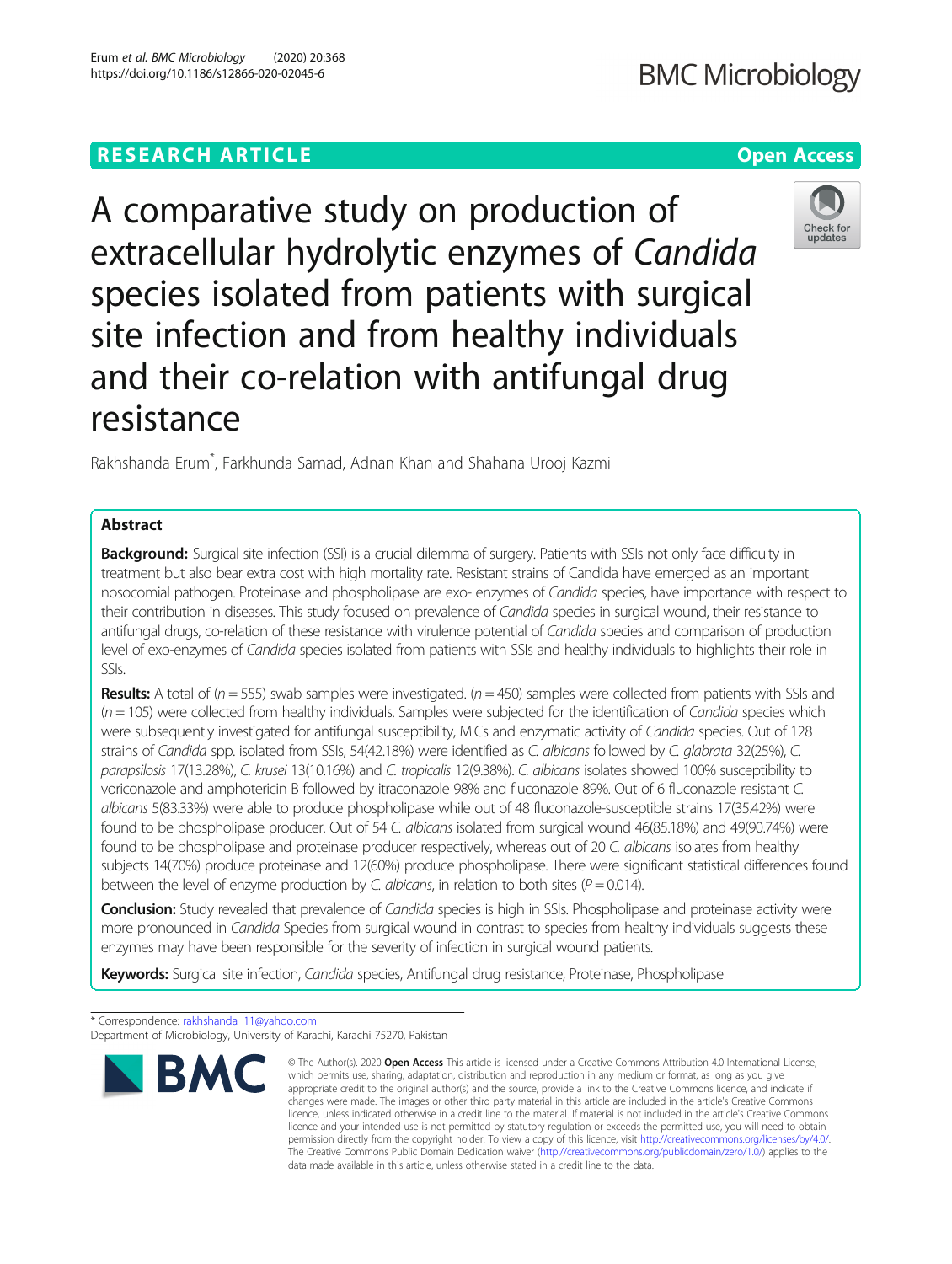## Background

Surgical site infection (SSI) is one of the postsurgical complications that occur in wound created for surgical purposes. SSIs is defined as the infections caused by pathogenic microorganisms in a wound created by invasive surgical procedure and it can involve tissues, organs, and cavities, involved during surgery [[1\]](#page-9-0). One of the factors for SSIs is the immune status of patient. Patients who have compromised immune system have greater chance to acquire SSIs because of the suppressed immunity, high number of invasive procedures attained and frequent visits to healthcare system. Age and sex of patients, co-morbid conditions such as diabetes mellitus, obesity, lack of nutrition are other factors for SSIs [\[2](#page-9-0)]. Among all Patients who encounter surgeries, at least 5% of patients experience this infection [[3\]](#page-9-0). variety of preventive measures such as, careful surgical techniques, appropriate use of prophylactic antibiotics, proper ongoing training for staff and salubrious operating room environment, markedly reduce the chance of surgical site infection [[4\]](#page-9-0). SSIs accounted for one-third of postoperative deaths and 8% of all deaths associated with hospital acquired infections [\[5](#page-9-0)]. Patients specially those who belong to low socioeconomic class may have more chance to develop SSIs because of their unhygienic living condition, existence of co-morbidities, inadequate medical assistance, and ignorance in getting medical aid on time [\[6](#page-9-0)]. SSIs impact on economy as it increases the length of hospital stay of patient, intensified the treatment expenditure considerably, augmented hospital admission and imperiled the health outcomes [[4,](#page-9-0) [7](#page-9-0)]. Although many of the guidelines have been developed for prevention of SSIs, these infections still execute substantial burden on surgical patients particularly in lowincome countries  $[8]$  $[8]$ . C. *albicans* found as normal flora in oral cavities, urogenital and gastrointestinal tracts of healthy people [[9\]](#page-9-0) but the ratio of fungi, especially C. albicans, is increasing considerably in surgical site infection [\[10](#page-9-0)]. Low availability of antifungal agents and improper use of chemotherapeutic agents for longer period as prophylactic drugs alters the microflora of patients which may increases the risk of Candida infection in surgical patients [[11\]](#page-9-0). Due to less antifungal agents available, the treatment for serious Candida infections has become difficult. Among few antifungal drugs available, amphotericin B, a polyene fungicidal agent is used as gold standard to treat Candidial infections [[12\]](#page-10-0). Nystatin is also an important drug which is found efficient against several *Candida* species upon in vitro testing [[13\]](#page-10-0). After the introduction of azole antifungal agents, the way to deal with the treatment of serious Candida infections has become changed [\[14](#page-10-0)]. Azole antifungal compounds have become prime drugs because of their lesser toxicity and utmost efficacy [\[15](#page-10-0)]. The first drug included in the

azole class is ketoconazole. fluconazole, posaconazole, and voriconazole all are the members of triazole class of antifungal agents which possessed antifungal activity towards Candida species in in vitro as well as on clinical basis [[16](#page-10-0)]. For both immunocompetent and immunoompromised patients, fluconazole is a drug of choice, as first line of treatment in infections caused by Candida species [\[17](#page-10-0)]. Many factors are responsible for emerging resistance against fluconazole such as treatments repetition and exposure of drug for longer period [\[18](#page-10-0)]. Apart from genetically determined resistance, Candida species have ability to acquire resistance to azole class by three mechanisms [\[19\]](#page-10-0) that are induction of multi-drug pumps [\[20](#page-10-0), [21](#page-10-0)], the alteration or up-regulation of the enzyme target lanosterol 14-a-sterol demethylase [[22\]](#page-10-0), and the development of bypass pathways [\[23\]](#page-10-0) which might be the reason of change in susceptibility for each drug within azole class. *Candida* spp. secrete different extracellular enzymes which are proteases, phospholipases and lipases [\[24](#page-10-0)]. Phospholipase and proteinase are two putative virulence factors of Candida species which are assumed as enhancer of its pathogenicity by accentuating its adhesion, tissue damage, immune system evasion, as well as its dissemination [[25](#page-10-0)]. The extracellular phospholipases act on host cell membrane which results in disruption of host cells or modification of surface attributes that promote adherence and penetration of host cell membranes and ensuing infection [\[26](#page-10-0)] while secretory aspartyl proteinases (SAP) are the enzymes of C. albicans that have capacity to hydrolyze host proteins such as albumin, immunoglobulin, and skin proteins [[24](#page-10-0), [27\]](#page-10-0). Although proteinases are secreted by all Candida species but non-albicans *Candida* produce proteinases in very limited level as compared to C. albicans [\[28](#page-10-0)]. The reason for this less production of proteinase by non-albicans Candida as compare to C. albicans is not uncovered yet and still under research [\[29](#page-10-0)–[31\]](#page-10-0). In order to explore the actual relationship of exo-enzymes of C. albicans in surgical site infection, there is need to focus on the level of secretion of these enzymes. This study focused on prevalence of Candida species in surgical wound, their resistance to antifungal drugs, co-relation of these resistance with virulence potential of Candida species and comparison of production level of two putative extracellular hydrolytic enzymes of Candida species isolated from patients with SSIs and from healthy individuals to highlights their role in SSIs.

#### Results

## Demographical sketches of patients and analysis of surgical site infection in combination with cause and sampling site

Out of 450 patients 269 (59.77%) were males and 181 (40.22%) were females giving female to male ratio of 1: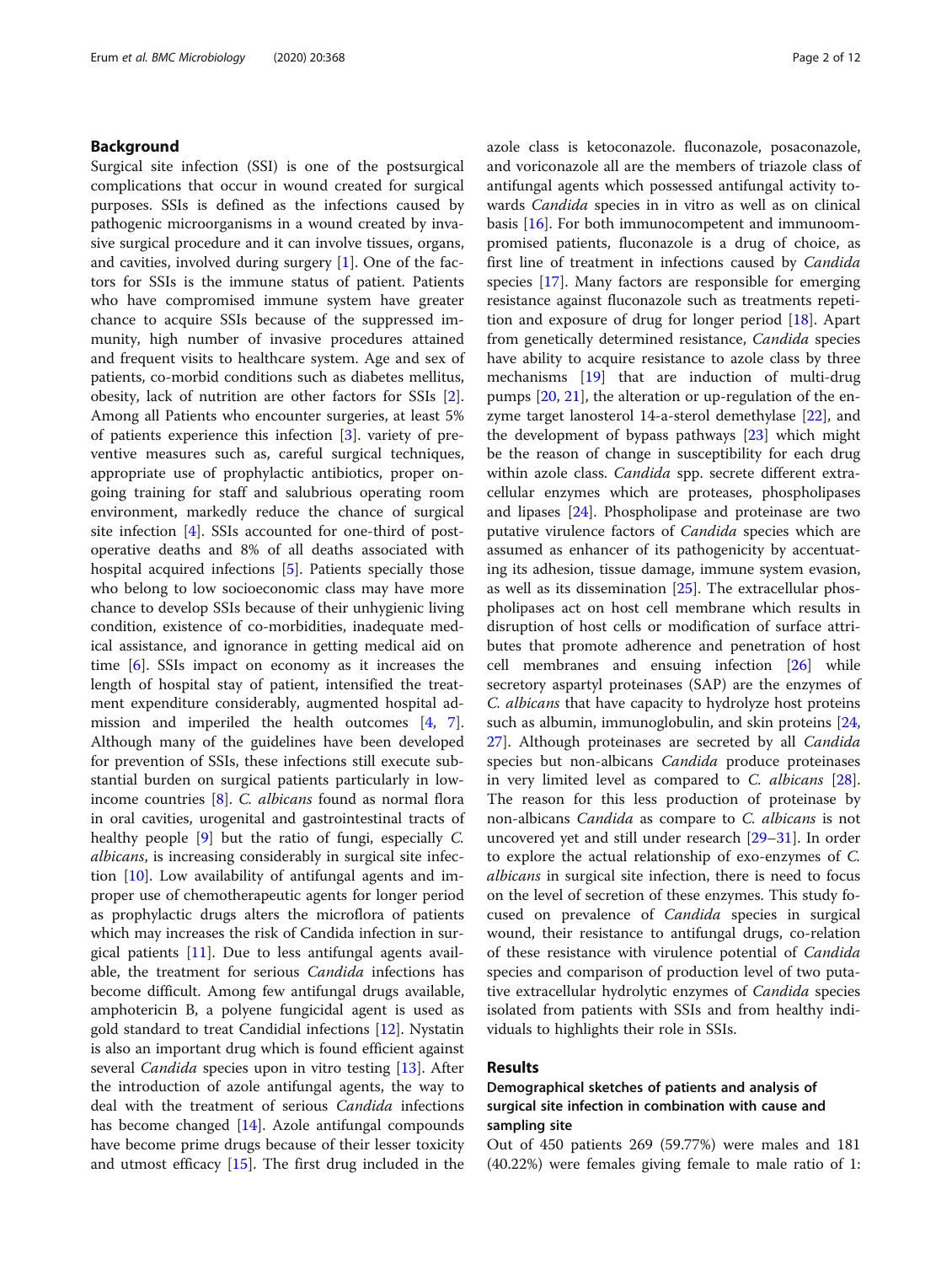1.4. The age range of patients was from 9 years to 78 years. The mean age of patients was 31 years (Table 1). Among 450 studied cases 402 were found to be positive for SSIs in which the infection rate was comparatively high 53% in the age group of 20–39 followed by 21% in 40–59 years of age group. Looking into the activities leading to the cause of surgery, disease was the major cause of surgery which accounted for 368 (81.77%) followed by gunshot 58 (12.88%) and accident 24 (5.33%) (Table 2). In association with disease distribution SSIs was most commonly found in patients with intestinal perforation 103 (28%) followed by intestinal obstruction 70 (19%), appendicitis 52 (14%), peritonitis 41 (11%), intestinal hernia 29 (8%), cholecystitis 29 (8%), ulcerative colitis 18 (5%) and others 26 (7%) (Table 3). Patients were also having a number of co-morbidities including diabetes, liver disease and renal disease (Table [4\)](#page-3-0).

Pattern of pathogens in pus samples of patients with SSIs

Out of 450 pus samples obtained from patients with surgical site infections, 402 (89%) samples yielded microbial growth while in 48 (11%) samples no growth observed (Fig. [1](#page-3-0)), indicative of no surgical site infection. A total of 611 isolates yielded, among which bacterial isolates were 483 (79.05%) while Candida species were 128 (20.94%). Culture of the wounds yielded Escherichia coli 147 (24%), followed by Candida spp. 128 (20.94%), S. aureus 110 (18%), Klebsiella spp. 98 (16%), Pseudomonas spp. 55 (9%), Proteus spp. 37 (6%), Coagulase-negative staphylococci 21 (3.43%) and others 15 (2.45%) (Table [5\)](#page-3-0).

### Prevalence of Candida species in SSIs and healthy individuals

Among 450 studied cases of surgical wound infections 128 (28.44%) were found to be positive for Candida Species, while in 105 Swab samples from tong dorsum and jugal mucosa of healthy individuals 20 (19.04%) were found to be positive with C. albicans by culture (Fig. [2](#page-3-0)). Out of 128 strains of Candida species isolated from patients with SSIs, in comparison to C. albicans ( $n = 54$ ), non-albicans Candida ( $n = 74$ ) were predominant. These non-*albicans Candida*  $(n = 74)$  were categorized

Table 1 Age and Sex Distribution of Patients with Surgical Site Infection

| Age in years | Male $(\%)$<br>$(n = 269)$ | Female (%)<br>$(n = 181)$ | <b>Patients</b><br>$(n = 450)$ |
|--------------|----------------------------|---------------------------|--------------------------------|
| $0 - 19$     | 58 (12.88%)                | 30 (6.66%)                | 88 (19.55%)                    |
| $20 - 39$    | 149 (33.11%)               | 90 (20%)                  | 239 (53.11%)                   |
| $40 - 59$    | 45 (10%)                   | 48 (10.66%)               | 93 (20.66%)                    |
| $60 - 79$    | 17 (3.77%)                 | 13 (3%)                   | 30 (6.66%)                     |

Numbers in parentheses are percentages

|  |  |  |  | Table 2 Reason for Surgery |
|--|--|--|--|----------------------------|
|--|--|--|--|----------------------------|

| <b>Types of Surgery</b> | Patients ( $n = 450$ ) | Percentage |
|-------------------------|------------------------|------------|
| Disease                 | 368                    | 81.78      |
| Gunshot                 | 58                     | 12.88      |
| Accident                | 24                     | 5.34       |

as follows: C. glabrata ( $n = 32$ ), C. parapsilosis ( $n = 17$ ), C. krusei ( $n = 13$ ) and C. tropicalis ( $n = 12$ ) (Table [6](#page-4-0)).

## Antifungal susceptibility profile of Candida spp. isolated from SSIs

Disc diffusion testing of all Candida isolates to fluconazole, voriconazole, itraconazole and amphotericin B was performed. C. albicans showed 100% susceptibility to voriconazole and amphotericin B followed by itraconazole (98.14%) and fluconazole (88.88%). Moreover, out of 13 C. kuresi tested, 12 (92.30%) were susceptible to voriconazole while all 13 strains of C. krusei were resistant to fluconazole. Interestingly, C. parapsilosis found to be susceptible to all tested drugs (Table [7\)](#page-4-0). The correlation between azole resistance was analyzed statistically. In case of C. albicans a significantly higher percentage of isolates had reduced susceptibility to fluconazole than to itraconazole or voriconazole ( $P = 0.010$ ), while in case of C. glabrata and C. tropicalis no significant values found for these drugs that is  $(P = 0.536)$  and  $(P = 0.755)$ respectively.

## Minimum inhibitory concentration (MICs) of antifungal agents for C. albicans isolated from SSIs

Additionally, MIC of commonly prescribed antifungal agents was tested in 54 C. albicans isolates. Concerning the fluconazole MIC, three C. albicans had an MIC of 16 μg/mL. The remaining isolate had MIC 0.125 μg/mL in two isolates, 0.25 μg/mL in five isolates, 0.5 μg/mL in six isolates,  $1 \mu$ g/mL in three isolates,  $2 \mu$ g/mL in nine isolates,  $4 \mu$ g/mL in twelve isolates and  $8 \mu$ g/mL in fourteen isolates. MIC results of itraconazole showed MIC 0.06 μg/mL in six isolates, 0.125 μg/mL in twenty-one

| Table 3 Disease Distribution Associated with Surgical Site |  |  |
|------------------------------------------------------------|--|--|
| <b>Infections</b>                                          |  |  |

| <b>Disease</b>         | Patients ( $n = 368$ ) | Percentage (%) |
|------------------------|------------------------|----------------|
| Intestinal Perforation | 103                    | 28             |
| Intestinal Obstruction | 70                     | 19             |
| Appendicitis           | 52                     | 14             |
| Peritonitis            | 41                     | 11             |
| Intestinal Hernia      | 29                     | 8              |
| Cholecystitis          | 29                     | 8              |
| Ulcerative Colitis     | 18                     | 5              |
| Others                 | 26                     | 7              |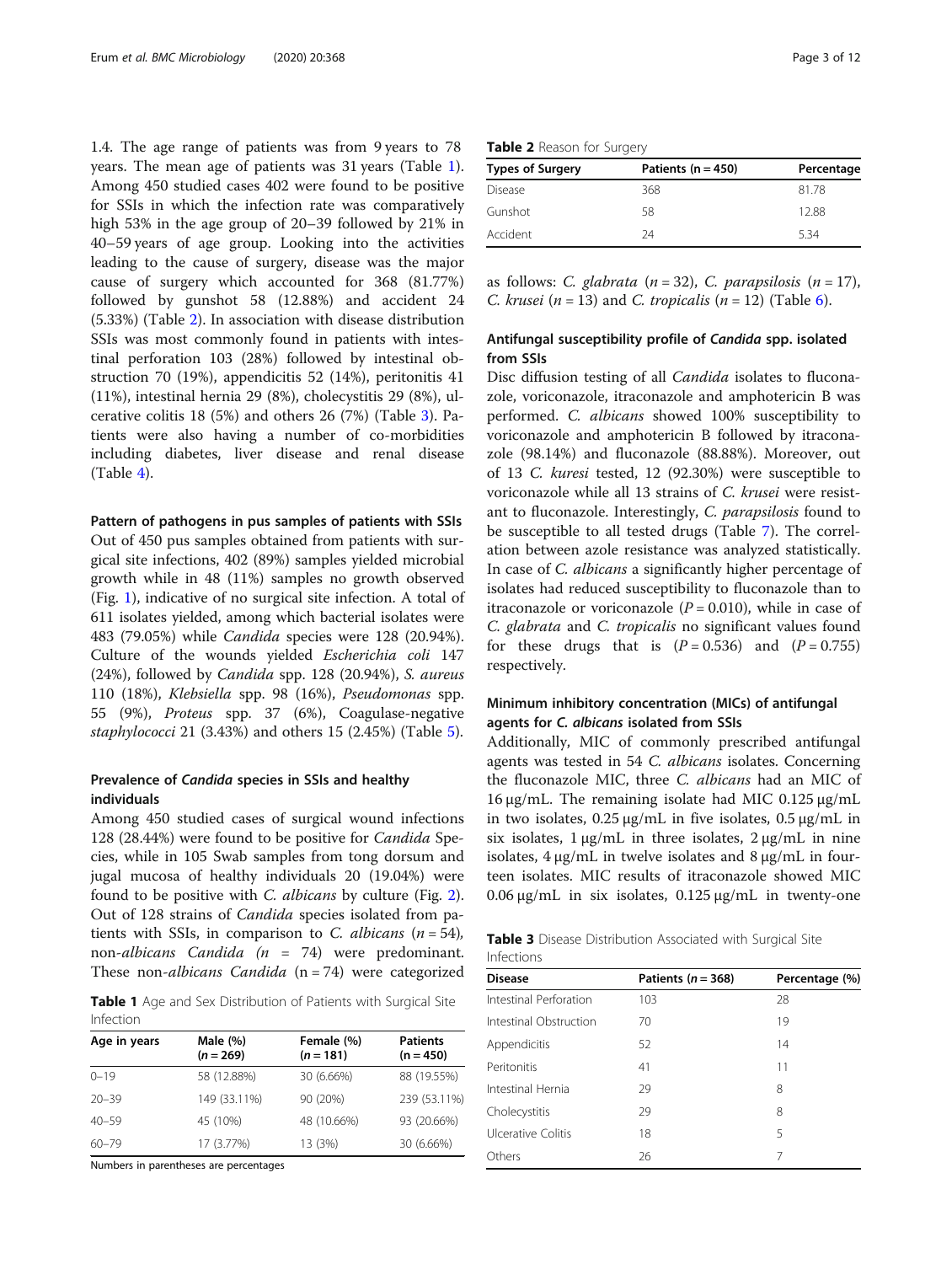<span id="page-3-0"></span>Table 4 Co-morbid Conditions of Patients with Surgical Site Infection

| <b>Diseases</b>         | Patients ( $n = 450$ ) | Percentage (%) |
|-------------------------|------------------------|----------------|
| <b>Diabetes</b>         | 54                     | 12             |
| Mental disorder         | 11                     | 2.44           |
| Arthritis               | 27                     | 6              |
| Obesity                 | 18                     | 4              |
| Cardiovascular diseases | 14                     | 3.11           |
| Ulcer                   |                        | 1.55           |
| No comorbidity          | 319                    | 70.88          |

Table 5 Spectrum of Pathogens in Pus Samples of Surgical Wound Patients

| <b>Isolates</b>                  | $n = 611$ | Percentage |
|----------------------------------|-----------|------------|
| Escherichia. Coli                | 147       | 24         |
| Candida spp.                     | 128       | 20.94      |
| S. aureus                        | 110       | 18         |
| Klebsiella spp.                  | 98        | 16         |
| Pseudomonas spp.                 | 55        | 9          |
| Proteus spp.                     | 37        | 6          |
| Coagulase-negative staphylococci | 21        | 3.43       |
| Other Pathogens                  | 15        | 2.45       |
|                                  |           |            |

isolates,  $0.25 \mu$ g/mL in twelve isolates and  $0.5 \mu$ g/mL in fifteen isolates. When we discuss MIC pattern of voriconazole, we found MIC 0.06 μg/mL in twenty isolates. No interpretative breakpoints have been established for amphotericin B. MICs for amphotericin B were mostly in the range of  $0.03-0.25$  mg/mL. MIC<sub>50</sub> and MIC<sub>90</sub> values for fluconazole were higher than those for the other antifungal agents.  $MIC<sub>50</sub>$  and  $MIC<sub>90</sub>$  of fluconazole were 2 and 8 μg/mL respectively while for itraconazole and amphotericin B MIC<sub>50</sub> and MIC<sub>90</sub> were 0.125  $\mu$ g/ mL and 0.5 μg/mL and 0.06 and 0.25 μg/mL respectively.  $MIC<sub>50</sub>$  of voriconazole was 0.06  $\mu$ g/mL while MIC<sub>90</sub> of this drug for *C. albicans* was  $0.5 \mu g/mL$  (Table [8](#page-4-0)).

## Manifestation of enzymatic activity of Candida species isolated from patients with SSIs and healthy individuals

The phospholipase and proteinase activity were more pronounced in Candida albicans in contrast to nonalbicans Candida (Table [9](#page-5-0)). Among all phospholipase producing non-albicans Candida, Candida krusei (46.15%) were found to be high phospholipase producer followed by C. glabrata (31.25%), C. tropicalis (25.0%) and C. parapsilosis (5.88%) (Table [10\)](#page-5-0). Out of 54 C. albicans isolated from surgical wound 46 (85.18%) were

found to be phospholipase producers while the proteinase production rate was found in 49 (90.74%) of isolates. Out of 20 C. albicans isolates from healthy subjects14 (70%) produce proteinase and 12 (60%) produce phospholipase (Table [11\)](#page-5-0). The enzymatic activity was measured by dividing colony diameter to the diameter of the precipitation zone (Pz) around the colony formed on the plate. A Pz (in mm) of 1.0 was evaluated as negative (−), 0.99–0.9 as weak (+), 0.89–0.8 as mild (++), 0.79– 0.7 as relatively strong  $(+++)$  and 0.69-below  $(+++)$  as very strong positive. C. albicans demonstrated high proteinase activity, with Pz values varying from 0.17 to 0.90 for the surgical wound isolates and from 0.44 to 0.96 for the isolates of healthy subjects. C. albicans isolates showed high or low phospholipase activity, with Pz values varying from 0.39 to 0.96 for surgical wound isolates and from 0.57 to 0.93 for the isolates of healthy individuals. The high activity of phospholipases for C. albicans was observed in 54.34% of the surgical wound isolates and 25.0% in isolates of healthy individual. There were significant statistical differences  $(P = 0.014)$  between the patterns of enzyme production by Candida albicans isolated from patients with SSIs and healthy individuals (Table [12](#page-6-0)). We also evaluated the phospholipase production between fluconazole-resistant and fluconazole-susceptible strains of C. albicans in order to



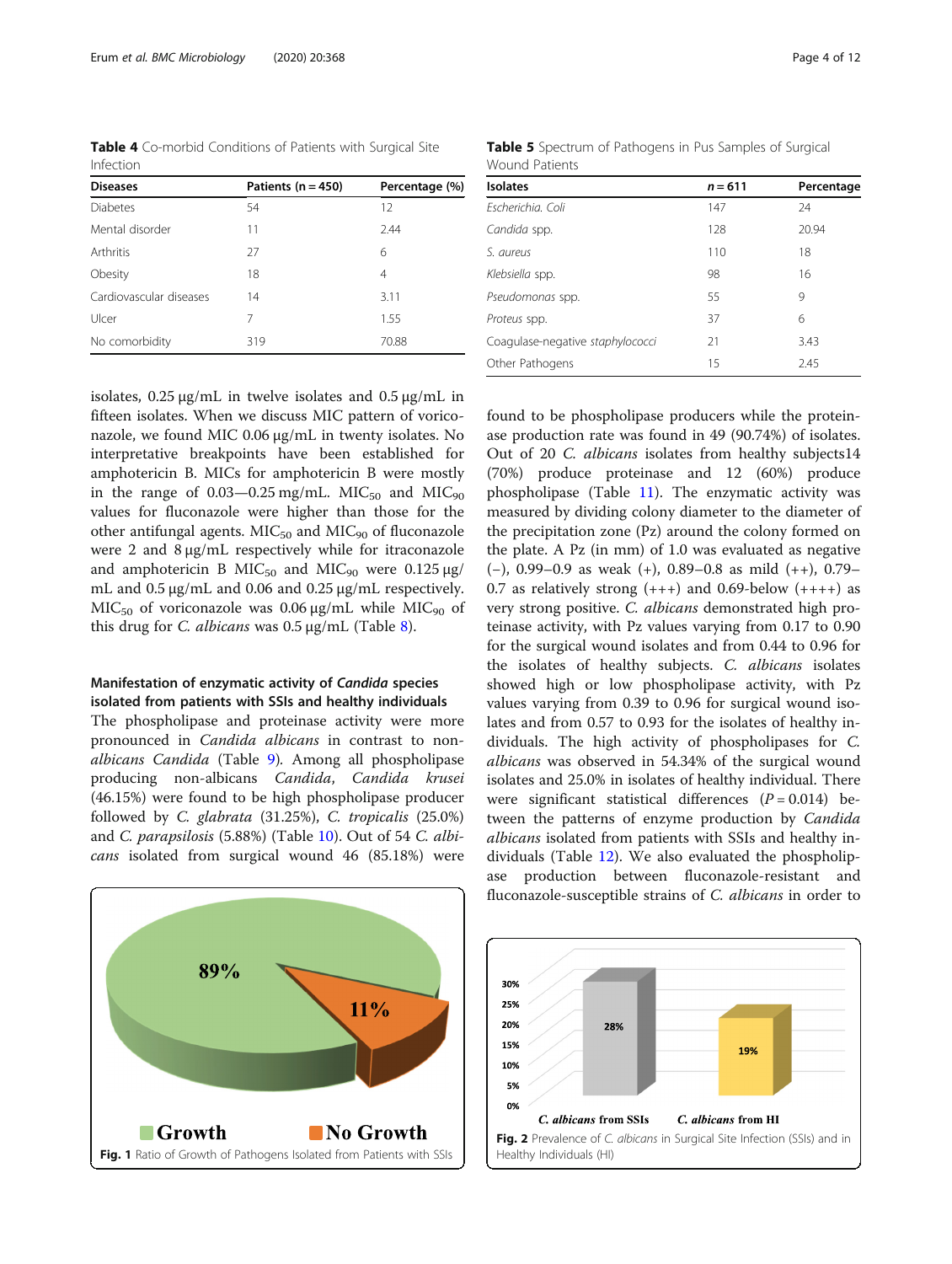<span id="page-4-0"></span>Table 6 Spectrum of Candida Species in Pus Samples of Surgical Wound Patients

| <b>Isolates</b> | $n = 128$ | Percentage (%) |
|-----------------|-----------|----------------|
| C. albicans     | 54        | 42.18          |
| C. glabrata     | 32        | 25             |
| C. parapsilosis | 17        | 13.28          |
| C. krusei       | 13        | 10.16          |
| C. tropicalis   | 12        | 9.38           |

Table 8 MICs of Antifungal Agents against C. albicans Isolated from Surgical Wound Patients

| Antifungal     | MIC<br>MIS <sub>µq</sub> /ml |                     |     | Resistant |  |
|----------------|------------------------------|---------------------|-----|-----------|--|
| drugs          | Range<br>$(\mu q/ml)$        | <b>MIC 50 MIC90</b> |     | strains%  |  |
| Fluconazole    | $0125 - 16$                  | 2                   | 8   | 6         |  |
| Voriconazole   | $0.03 - 0.5$                 | 0.06                | 05  | 0         |  |
| Itraconazole   | $0.06 - 0.5$                 | 0.125               | 05  | 0         |  |
| Amphotericin B | $0.03 - 0.25$                | 0.06                | 025 | 0         |  |

explore the relationship between resistance to antifungal drugs and virulence of C. albicans. Out of 6 fluconazole resistant C. albicans 5 (83.33%) were able to produce phospholipase while out of 48 fluconazole-susceptible strains 17 (35.42%) were found to be phospholipase producer (Fig. [3](#page-6-0)).

## **Discussion**

Surgical site infection (SSI) constitutes a major complication after surgery [\[32\]](#page-10-0) which still stands as the most frequent form of undesirable hospital events [\[33](#page-10-0)]. Despite the development in infection control practices, the incidence of SSIs is still increasing, especially in low and middle-income countries [[34](#page-10-0)]. There are limited data available focusing the incidence of SSIs in Pakistan. One of the prospective studies conducted in Pakistan by Sangrasi et al. [\[35](#page-10-0)] revealed that surgical site infections causes considerable morbidity and economic burden. Another local study conducted on surveillance of SSIs, documented that the surgical wound infections rates are much higher than the National Nosocomial Infection Surveillance (NNIS) standards [\[36](#page-10-0)].

In this study incidence of SSIs was higher in males. This predominance is might be due to more exposure of males in surrounding for their work, and for other activities when compared with females thus they have more risk of accidental injuries [[37,](#page-10-0) [38\]](#page-10-0). In the present study the infection rate was comparatively high (53.11%) in the age group of 20–39 while a lower percentage (6.66%) was seen in 60–79 year age group. Similar findings regarding the age distribution of patients with SSIs was found in other studies [[38](#page-10-0)]. In this study, disease was the major cause of surgery and SSIs were most commonly found in patients with intestinal perforation (28%) followed by intestinal obstruction (19%), appendicitis (14%), peritonitis (11%), intestinal hernia (8%), cholecystitis (8%), ulcerative colitis (5%) and others (7%). Similar findings were observed by Mawalla et al. in Tanzania where they also found high rate (27%) of SSIs in patients with peritonitis, intestinal obstruction and intestinal perforation, (15%) of patients with appendicitis and (14.3%) patients with cholecystitis also had SSIs [\[37](#page-10-0)]. Another study also highlights the fact that SSIs was observed in 22% cases of incisional hernia and 7% cases of bowel obstruction [\[39\]](#page-10-0). In our study, among patients with SSIs 131 patients having pre-morbid illnesses of which 54 (12%) were suffering from diabetes. Comparable findings have been accrued by other investigators [[37,](#page-10-0) [40\]](#page-10-0) and they reported that patients having pre-morbid health problems, such as diabetes are at high risk of appearing SSIs, because their defense system have been compromised as compared to healthy individuals.

450 pus samples isolated from patients with SSIs were analyzed. The growth positivity was observed in 89.33% of samples. This high rate of growth positivity could be because of specimens were collected from patients who have sign and symptoms indicative of surgical site infections. Our results are in accordance with study conducted by Giacometti et al. [[41\]](#page-10-0) who worked on epidemiology and microbiology of SSIs and they also found growth in 90.82% of samples.

Our findings showed E. coli (24%) were the most isolated pathogen of surgical site infection. Several studies conducted in different parts of the world also reported E. coli as the main culprit of surgical site infection [[42](#page-10-0)–

Table 7 Antifungal Susceptibility Profile of Candida spp. Isolated from Surgical Wound Patients

| Candida spp.<br>Fluconazole |             | Voriconazole |             | <b>Itraconazole</b> |             |            |
|-----------------------------|-------------|--------------|-------------|---------------------|-------------|------------|
|                             |             | R            |             | R                   |             | R          |
| C. albicans $(n = 54)$      | 48 (88.88%) | $6(11.11\%)$ | 54 (100%)   | $0(0\%)$            | 53 (98.14)  | 1 (1.85%)  |
| C. glabrata ( $n = 32$ )    | 26 (81.25%) | 6 (18.75%)   | 29 (90.62%) | 3 (9.37%)           | 28 (87.5)   | 4 (12.5%)  |
| C. tropicalis $(n = 12)$    | 11 (91.66%) | $(8.33\%)$   | 11 (91.66%) | (8.33%)             | 10 (83.33%) | 2 (16.66%) |
| C. krusei $(n = 13)$        | $0(0\%)$    | 13 (100%)    | 12 (92.30%) | 1 (7.69%)           | 13 (100%)   | $0(0\%)$   |
| C. parapsilosis $(n = 17)$  | 17 (100%)   | $0(0\%)$     | 17 (100%)   | $0(0\%)$            | 17 (100)    | $0(0\%)$   |

S Sensitivity, R Resistance, numbers in parentheses are percentages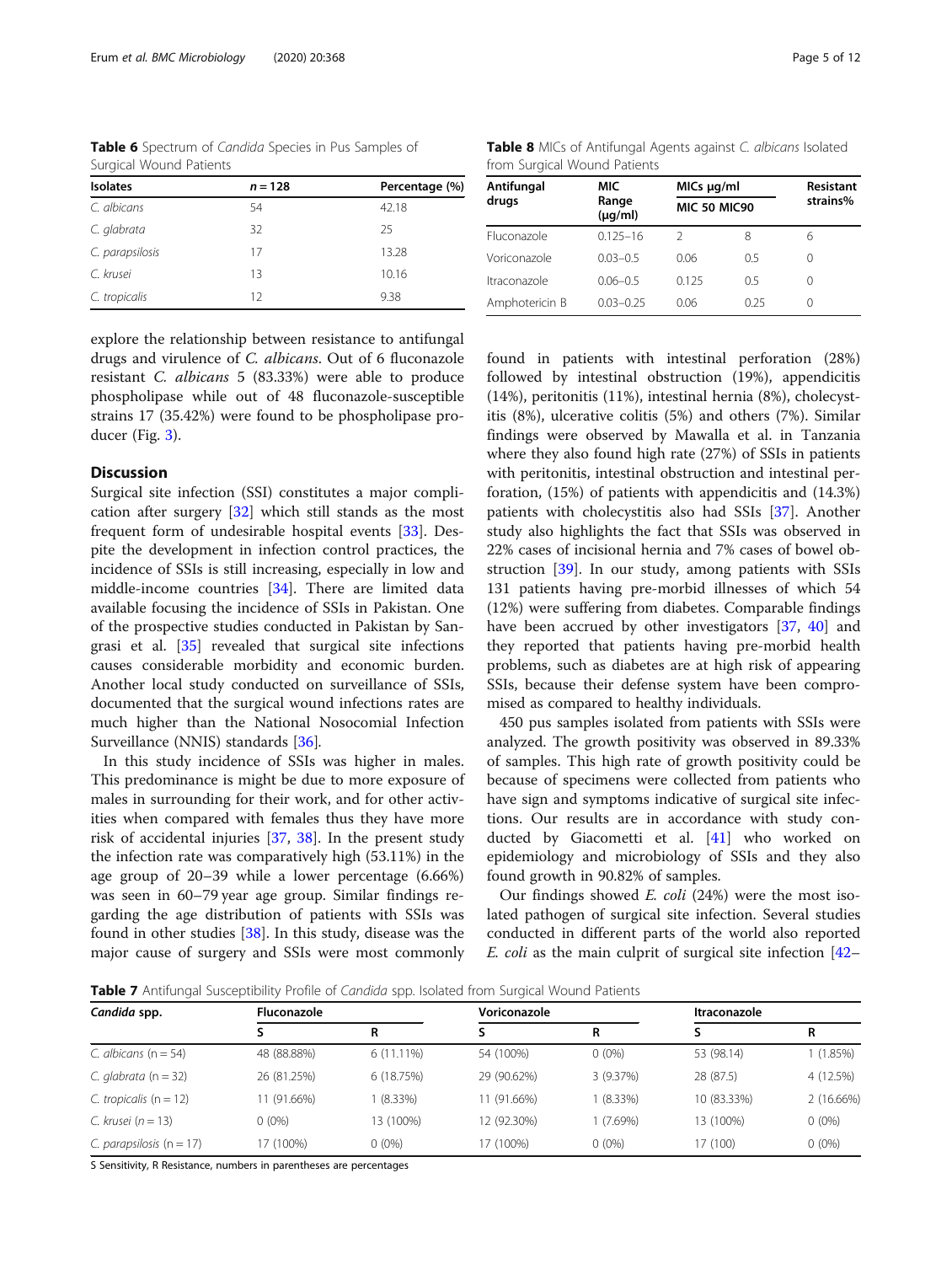| Carraiga species in sargical rroand rationics |                                |                                    |  |  |
|-----------------------------------------------|--------------------------------|------------------------------------|--|--|
| Extracellular<br>enzymes                      | Candida albicans<br>$(n = 54)$ | Non-albicans Candida<br>$(n = 74)$ |  |  |
| Phospholipase                                 | 46 (85.18%)                    | 20 (27.02%)                        |  |  |
| Proteinase                                    | 49 (90.74%)                    | 52 (70.27%)                        |  |  |

<span id="page-5-0"></span>Table 9 Prevalence of Phospholipase and Protienase Producing Candida species in Surgical Wound Patients

[44\]](#page-10-0). The possible explanation for *E. coli* most frequently isolated in this study is may be due to the fact that most of the specimens were taken from patients who underwent abdominal surgeries [[45\]](#page-10-0). This can be due to incidental spilling of bowel flora during surgery.

Candida species are found as normal flora of human skin, genital and oral mucosa as well as gastrointestinal area [[46\]](#page-10-0). Healthy people have 3–47% of Candida species as oral normal flora [\[47\]](#page-10-0). Candida has emerged as an important nosocomial pathogen from the last few years [[8,](#page-9-0) [48\]](#page-10-0). As there is a lack of studies focusing the impact of colonization of Candida species as a risk factor for SSIs, therefore the correlation between the Candida colonization as a risk factor for SSIs is still questionable. We are unaware of any previous study from Pakistan addressing the contribution of the Candida species to the risk of surgical site infection in patients undergoing surgeries. This study focused on prevalence of Candida species in surgical site infection, their resistance to antifungal drugs, co-relation of these resistance with virulence potential of Candida species and comparison of production level of two putative exoenzymes, phospholipase and proteinase of Candida species isolated from patients with SSIs and from healthy individuals in order to highlights their role in SSIs. Our data demonstrated the clinical significance of Candida colonization. According to our data, prevalence of Candida species in SSIs was (28.4%) which is in accordance with study conducted in Poland [\[49](#page-10-0)] where they also found Candida species (29%) in surgical wound patients. In addition, the result of this study contrast to study conducted in Nigeria [\[50](#page-10-0)] where they found Candida infection in 9% patients with SSIs. Presence of Candida spp. in surgical wound is not unusual happening because the prolonged used of chemotherapy alters the microbial flora of surgical patients which may increases the chance of Candida infection. In the present study, C. albicans

Table 10 Production of Phospholipase in non-albicans Candida species

| Non-albicans Candida ( $n =$<br>74) | Phospholipase producing strains ( $n =$<br>20) |
|-------------------------------------|------------------------------------------------|
| C. glabrata ( $n = 32$ )            | 10 (31.25%)                                    |
| C. parapsilosis $(n = 17)$          | $1(5.88\%)$                                    |
| C. krusei ( $n = 13$ )              | 6(46.15%)                                      |
| C. tropicalis $(n = 12)$            | $3(25.0\%)$                                    |

Table 11 Phospholipase and Proteinase Activity of C. albicans Isolates from Patients with Surgical Wound and Healthy

| Candida albicans            | <b>Producers</b> | Non producers | Pz Ranged     |  |  |  |  |
|-----------------------------|------------------|---------------|---------------|--|--|--|--|
| Surgical wound $(n = 54)$   |                  |               |               |  |  |  |  |
| Proteinase                  | 49 (90.74%)      | 5(9.25%)      | $0.17 - 0.81$ |  |  |  |  |
| Phospholipase               | 46 (85.18%)      | 8 (14.81%)    | $0.39 - 0.82$ |  |  |  |  |
| Healthy subjects $(n = 20)$ |                  |               |               |  |  |  |  |
| Proteinase                  | 14 (70.0%)       | $6(30.0\%)$   | $044 - 062$   |  |  |  |  |
| Phospholipase               | 12 (60.0%)       | 8 (40.0%)     | $0.57 - 0.93$ |  |  |  |  |

followed by C. glabrata were the most commonly isolated Candida species. Li and YZ [[51\]](#page-10-0) documented the same pattern of *Candida* spp. in patients of surgical intensive care unit. This substantial percentage of C. albicans demonstrating the role of fungi in surgical wound and it is an alarming bell for doctors as well as for individuals associated with health care providing services.

The increasing resistance to antifungal agents has aroused the requirement of an antifungal sensitivity testing to treat patients with fungal infections. Antifungal susceptibility of *Candida* species was performed against fluconazole, voriconazole, itraconazole and amphotericin B. C. albicans, showed 100% susceptibility to voriconazole and amphotericin B followed by itraconazole (98.14%) and fluconazole (88.88%). These findings are in accordance with study conducted by Citak et al., and Badiee and Alborzi [\[52](#page-10-0), [53](#page-10-0)] who reported resistance to fluconazole 87.5 and 89.5% respectively. Furthermore, several studies conducted in Europe, South America and the USA demonstrated that, before the year of 2005 the rate of resistance to fluconazole and itraconazole was very less in nosocomial isolates [\[54](#page-10-0)], but it was gradually increased during the latter five years of the decade not only against azoles but also against echinocandins [\[55](#page-10-0)]. In addition, this study revealed, in non-albican Candida strain, C. glabrata (19%) were resistant to fluconazole followed by C. tropicalis (8%). These findings are con-sistent with study [\[56](#page-10-0)] but in inconsistent to local study conducted by Farooqi et al. [\[57\]](#page-10-0) where they reported 0% resistance to these drugs. The diverse capacity of C. albi-cans strains to adapt to antifungal exposure [\[58](#page-11-0)] and mutation are might be the reasons for antifungal resistance especially in clinical isolates. Another possible reason for this increasing ratio of resistance to antifungal drugs in *Candida* spp. is the extensive and long-term use as well as the application of short courses of the antifungal agents for treatment. Moreover, all tested strains of C. krusei were resistant to fluconazole. C. krusei is usually intrinsically resistant to fluconazole, [\[59\]](#page-11-0). Orozco et al. who investigated the three general mechanisms of fluconazole resistance in *C. krusei* reported that the predominant mechanism of fluconazole resistance in C.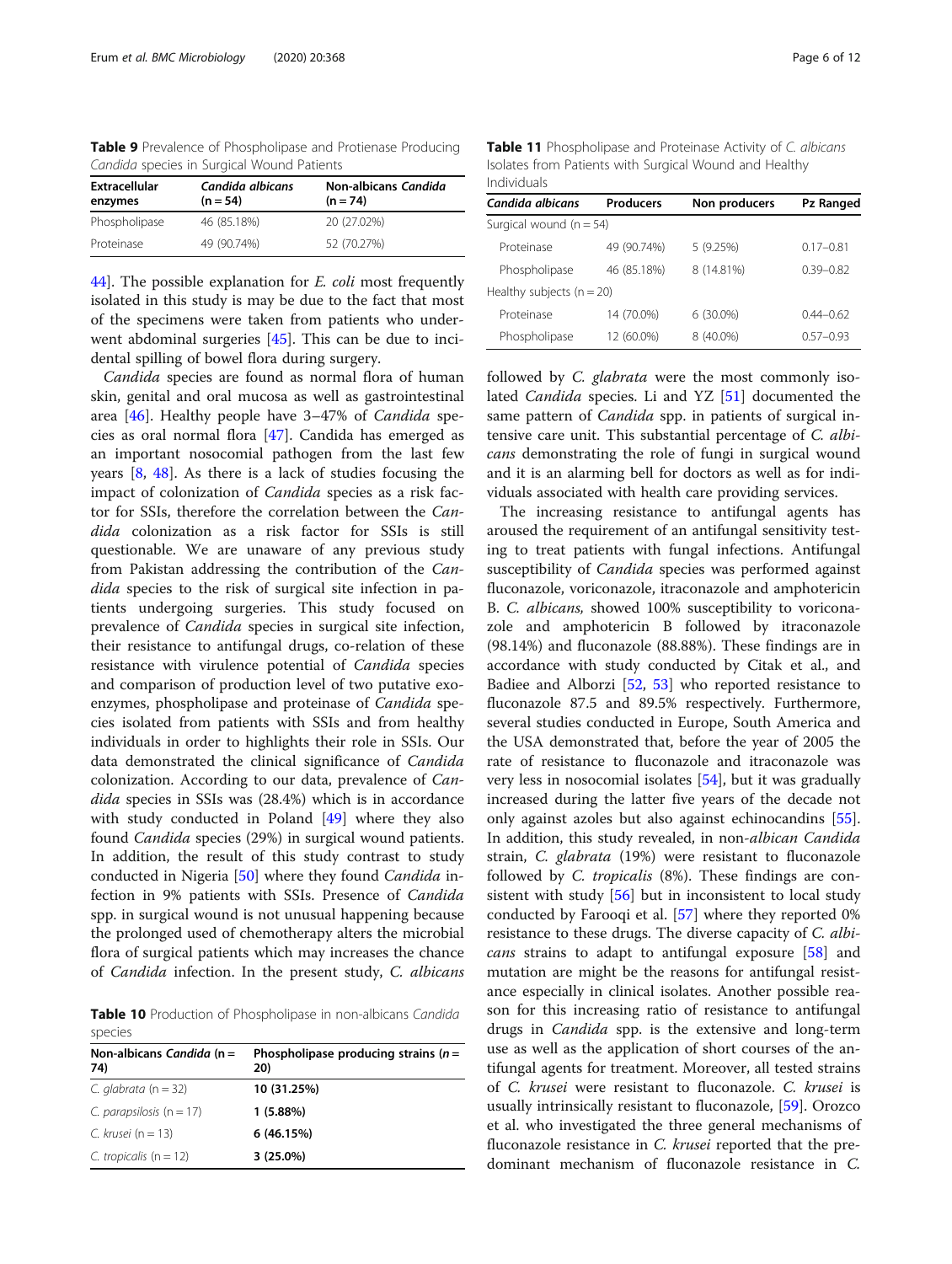| Pz<br>Value   |         | Phospholipase                         |                                                  | Proteinase                         |                                                  |
|---------------|---------|---------------------------------------|--------------------------------------------------|------------------------------------|--------------------------------------------------|
|               |         | Surgical wound<br>isolates $(n = 54)$ | <b>Healthy Individual</b><br>Isolates $(n = 20)$ | Surgical wound isolates $(n = 54)$ | <b>Healthy Individual</b><br>Isolates $(n = 20)$ |
| < 0.69        | $+++++$ | 25 (54.34)                            | 3(25.0)                                          | 34 (69.38)                         | 2(14.28)                                         |
| $0.70 - 0.79$ | $+++$   | 11 (23.91)                            | 5(41.66)                                         | 8(16.32)                           | 5(37.71)                                         |
| $0.80 - 0.89$ | $++$    | 6(13.04)                              | 3(25.0)                                          | 5(10.20)                           | 4(28.57)                                         |
| $0.90 - 0.99$ | $^{+}$  | 4(8.69)                               | (8.33)                                           | 2(4.08)                            | 3(21.42)                                         |
| 1.00          | -       | 8(14.81)                              | 8(40.0)                                          | 5(9.25)                            | 7(30.0)                                          |
|               |         |                                       |                                                  |                                    |                                                  |

<span id="page-6-0"></span>Table 12 Enzymatic Activity (mm) Exhibited by C. albicans Isolated from Patients with Surgical Wound and Healthy Individuals

Pz Value = Enzymatic activity zone, Numbers in parentheses are percentages

*krusei* is a 14α-demethylase with reduced susceptibility to the inhibitory effects of fluconazole [[60\]](#page-11-0).

Additionally, MICs of commonly prescribed antifungal agents was determined for 54 C. albicans isolates. In case of fluconazole, (5.55%) strains showed MICs at 16 μg/mL which is 2 times greater than breakpoint levels. These finding showed higher MIC value in comparison to MIC observed by Pfaller et al. [[61](#page-11-0)] in USA where they found the fluconazole MIC for C. albicans at 0.5–2.0 μg/mL. Furthermore, (27.77%) strains of C. albicans showed MIC at 0.5 μg/mL towards itraconazole comparable to studies conducted in USA  $[62]$  $[62]$  where they observed MIC at 0.5 μg/mL in 5% clinical isolates of C. albicans. This high percentage indicated that resistance to itraconazole is increasing in C. albicans.  $MIC<sub>50</sub>$  and  $MIC<sub>90</sub>$  of fluconazole were 2 μg and 8 μg/mL respectively which are similar with observations of other investigators [\[63\]](#page-11-0). In case of voriconazole,  $MIC_{50}$  and MIC<sub>90</sub> were 0.06 μg/mL and 0.5 μg/mL. Mandras et al. [[56\]](#page-10-0) also reported similar findings for  $MIC_{50}$  but they found  $MIC<sub>90</sub>$  at 0.12 μg/mL.

Candida species are commensal of host epithelial tissues that usually reside as normal flora in oral cavities, urogenital and gastrointestinal tracts of healthy people. One of the aims of this study was to highlights the role of extracellular hydrolytic enzymes of Candida albicans in SSIs. To achieve this goal, we focused on different parameters which effects on the secretion level of these enzymes. One of the parameters was pH. To compare the



secretion levels of extracellular hydrolytic enzymes of C. albicans isolated from patients with SSIs and healthy individuals we have taken samples from the oral route be-cause the pH of mouth is neutral or near to neutral [[64](#page-11-0)] while the pH of vagina is acidic and on acidic pH these enzymes may trigger to secrete [[65\]](#page-11-0).

The findings of the current study revealed that the phospholipase and proteinase activity were more pronounced in C. albicans as compared to non-albicans Candida. The proteinase and phospholipase production were observed 49/54 (90.74%) and 46/54(85.18%) in C. albicans isolates, followed by non-albicans Candida species 52/74 (70.27) and 20/74 (27.02) respectively. These results are in accordance with study conducted by Kumar et al. [[31](#page-10-0)] who worked on Candida species recovered from HIV seropositive and cancer patients, reported that enzymatic activity was high in C. albicans with 100% phospholipase and 94.1% proteinase activity as compared to Candida non-albicans species with 29.6% phospholipase and 70.3% proteinase activity. The findings of this study are also consistent with study conducted by Jasim et al. [[66](#page-11-0)] who studied the virulence factors of Candida species isolated from clinical specimens and they observed proteinase-producing ability in 31 (79.5%) C. albicans isolates followed by non-C. albicans albicans 7(63.63%) and Sachin et al. [\[30\]](#page-10-0) who reported the high proteinase production in C. albicans (82.1%) followed by Candida non albicans (80%); which were isolated from different clinical specimens. The reason for this less production of proteinase by nonalbicans Candida as compare to C. albicans is not uncovered yet and still under research [\[29](#page-10-0)–[31\]](#page-10-0). The variance in the virulence attributes of Candida albicans may depend on the type, site and stage of infection and the immune status of patients  $[67]$  $[67]$ . For the comparison of virulence property of C. albicans isolated from surgical wound and healthy control, oral swabs were collected from healthy individuals. The oral samples from SSI patients were not taken for this study because surgery patients have compromised immune system and on antibiotic treatment, so it might be possible that their normal oral flora also be effected and might affect the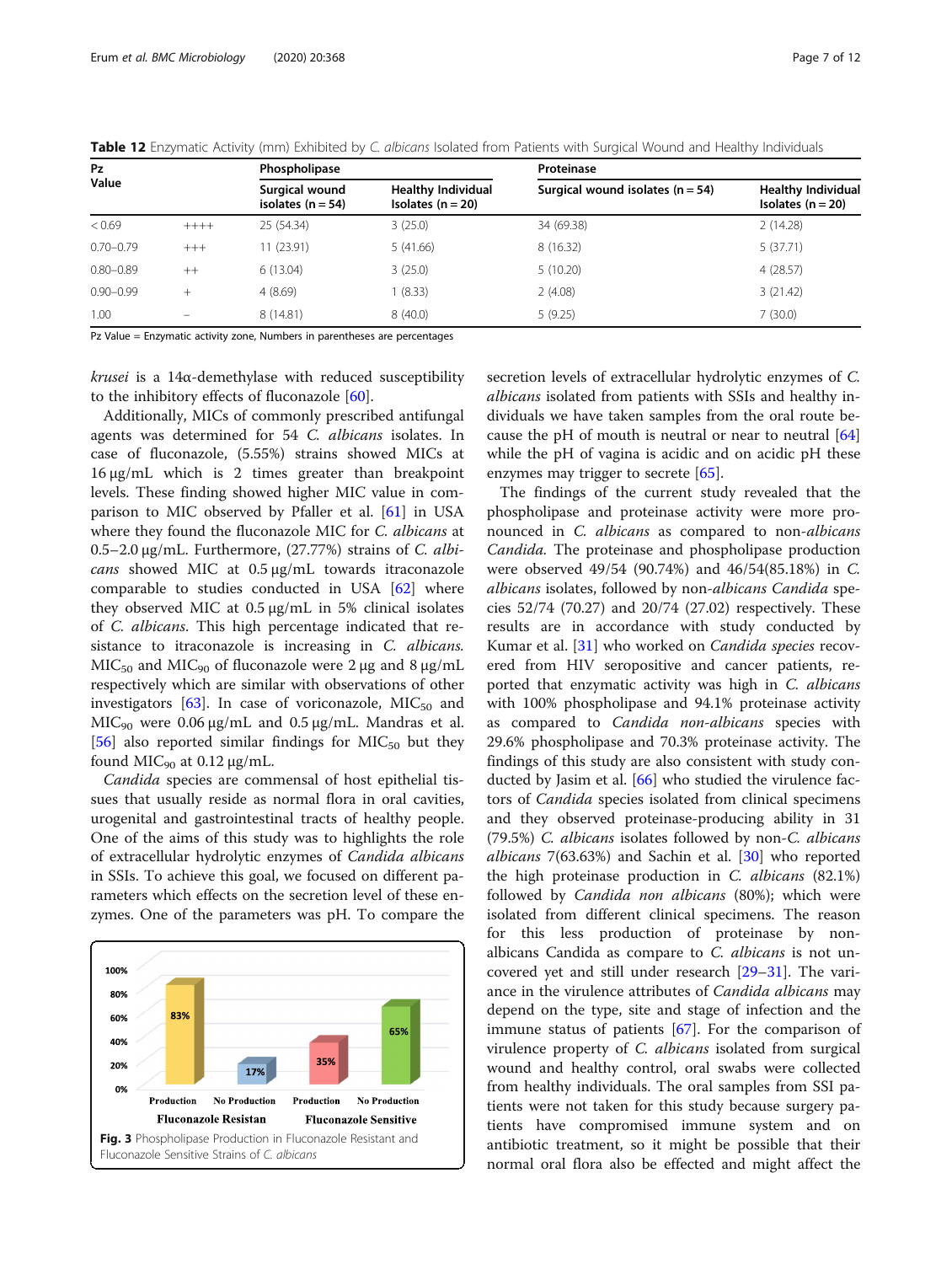secretion of relative level of hydrolytic enzymes of Candida albicans.

Another reason for not taken oral samples from SSI Patients, as this study was done in Pakistan which is geographically located in South Asia where over one-third of tobacco consumed regionally is smokeless and Traditional forms like betel quid, tobacco with lime and tobacco tooth powder are commonly used not only among men but also among children, teenagers and women of reproductive age [\[68\]](#page-11-0) which influence on normal oral flora and change the microbial ecosystem. The alteration in the microflora in any way either by the immune suppression or by the use of smokeless tobacco can lead to the growth and proliferation of pathogenic microorganisms such as Candida albicans which is a component of normal oral flora but they switch to pathogenic form [[69\]](#page-11-0) and starts to release their enzymes more pronouncedly. The patients  $(n = 239)$  in this study belonged to 20–39 years of age group and majority were habitual of smokeless tobacco (Paan and Gutka). As our aim was to highlights the role of extracellular hydrolytic enzymes of Candida Species in surgical wound infections so it was necessary to take samples from those who have healthy and natural oral conditions so that we were be able to present the exact comparison of the secretion of these enzymes in healthy and infection conditions. Among 105 healthy individuals, 19.04% were found to be positive with C. albicans while non-albicans Candida species were not detected in any of volunteer.

These findings of current study are consistent with studies conducted in India [[70\]](#page-11-0) and Brazil [\[71\]](#page-11-0) where they also found the prevalence rate of oral C. albicans 15, 17, and 26% respectively. However, a study conducted in France by Sitterle et al. who screened 56 undergraduate students to evaluate the prevalence of oral Candida carriage in healthy individuals reported that 10 of the 56 students (17.9%) were carriers of Candida spp., 8 harboured only C. albicans, and 2 harboured both C. albicans and C. glabrata [\[72\]](#page-11-0). In this study we observed that proteinase activity of C. albicans isolated from surgical wound and healthy individuals were (90.74%) and (70.27%) while the phospholipase activity was (85%) and (60%) respectively which suggest that these enzymes may have been responsible for the severity of infection in surgical wound patients. Pinto et al. [\[73\]](#page-11-0) who worked on patients with denture-related stomatitis and control individuals reported that the phospholipase activity of Candida spp. was higher in infection as compared to commensal. Furthermore, a study conducted by Borst and Fluit who worked on differences in secretion level of two putative virulence factors of Candida albicans isolated from different sites of infection reported that, *Candida* Species that isolated from respiratory infections secreted phospholipase and proteinase in a considerable amount as compare to species isolated from wounds, blood, and the urinary tract [[74\]](#page-11-0). Such disparity might be because of factors such as origin of isolates, the vast phenotypic variability of the isolate, or possibly a variance in the technique used.

With a purpose to investigate the co-relation between resistance to antifungal agents and virulence of C. albicans, we observed the level of phospholipase production in fluconazole- resistant and fluconazole- susceptible strains of C. albicans. We found majority of (83.33%) fluconazole resistant C. albicans were able to produce phospholipase while only (35.42%) fluconazolesusceptible strains found to be phospholipase producer. These findings are in accordance to the observations of Ying and Chunyang [\[75](#page-11-0)] who also reported that high phospholipase production correlate with fuloconazole resistance. Forgacs et al. [[76](#page-11-0)] used two C. albicans strains (a fluconazole-sensitive clinical isolate and a fluconazole-resistant laboratory mutant) to examine the changes in virulence traits accompanying the development of resistance to fluconazole and they stated that the fluconazole-resistant strains proved to be superior in the virulence traits examined.

## Conclusion

Despite the fact that surgical site infection constitutes a major complication after surgery, there is still lack of data that describes its epidemiology. A considerable deliberation is required to a more definite comprehension of the SSIs. The higher prevalence of Candida species among surgical wound patients may be related to increased infection in this group of patients which may results in increased morbidity and mortality by delayed wound healing. The development of resistance to fluconazole has become a matter of concern as it contributes in an increased virulence in Candida species. Phospholipase and proteinase activity were more pronounced in Candida Species from surgical wound in contrast to species isolated from healthy individuals, highlights the role of these enzyme in SSIs as an enhancer of the pathogenic potentials of Candida species.

#### Methods

#### Study population

450 Patients who underwent surgeries and developed any signs and symptoms indicative of surgical site infections were selected for the study. Swab samples of tong dorsum and jugal mucosa were also collected from 105 healthy volunteers as control. A proper approval from the ethical committee, University of Karachi with approval number IBC-005-13-16 have been obtained for the study and consent was taken from all the patients prior the sample collection.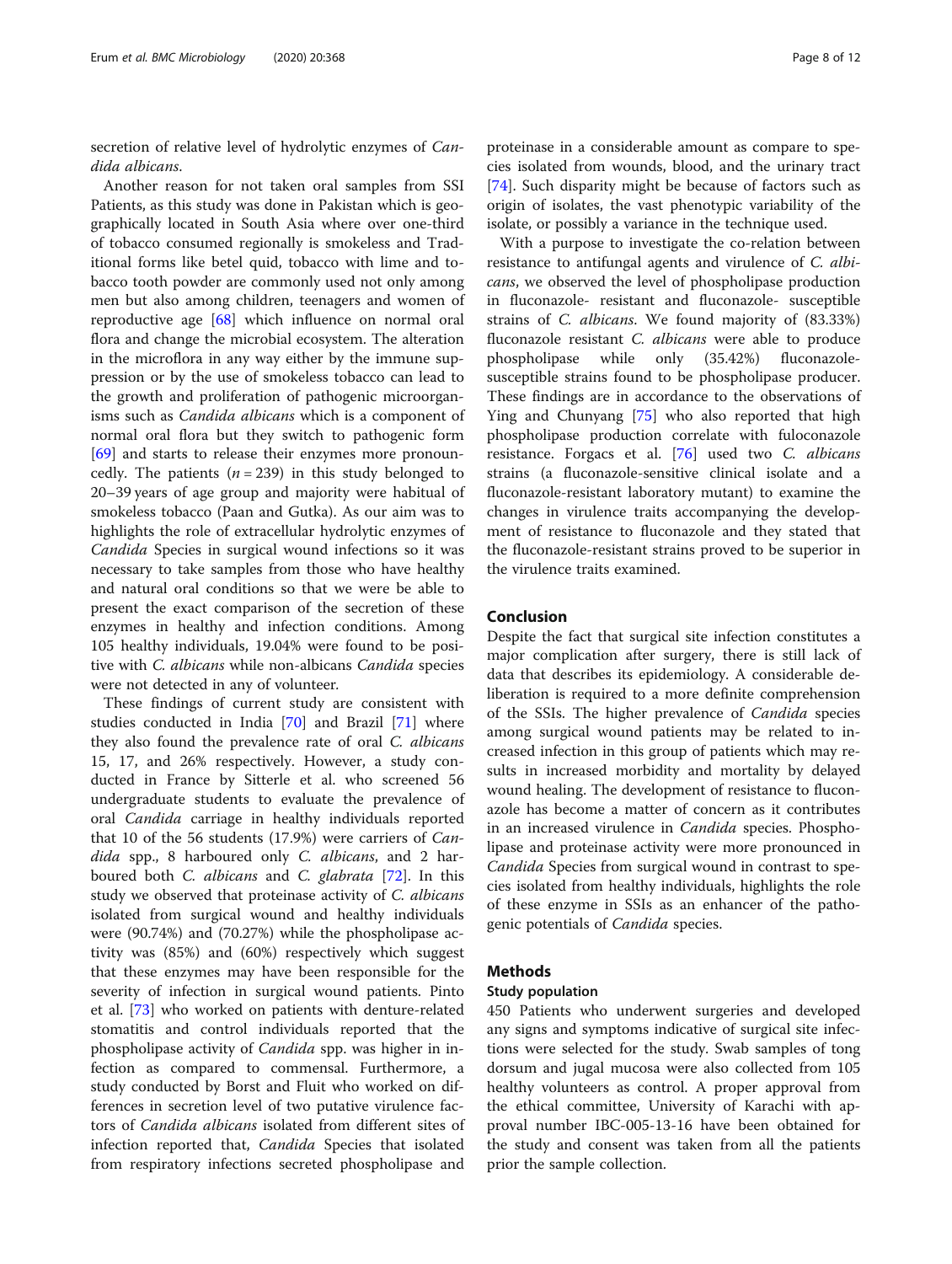## Collection of samples

A. Samples from Patients with Surgical Site Infections

Samples were taken form 450 patients having surgical site infection with sign and symptoms including redness, warmth, and pain. Other symptoms include extreme tenderness at surgical site, purulent discharge, increased body temperature and swelling of wounded area. Two pus swabs were taken from every patient with the help of sterile swab and transported to research laboratory within 1 h for further processing.

#### B. Samples from Healthy Individuals

Swab samples of tong dorsum and jugal mucosa were collected from 105 healthy adults who were apparent good conditions of oral hygiene, not immunocompromised, and were not currently hospitalized. Test people were asked for to forgo brushing their teeth for the 24-h period going before examination. After collection, samples were transported to laboratory to examine the existence of C. albicans by standard procedures.

#### Isolation and identification

For the growth of yeast species, samples were cultured on Sabrouad's dextrose agar (SDA) (Oxoid, Basingstoke,UK) supplemented with 50 mg/L of chloramphenicol and incubated at 30 °C for 48 h at static condition. Yeast isolates were then subjected to mycological identification by germ tube test, chlamydospore formation on corn meal and rice agar, biggy agar, carbohydrate assimilation test and opacity-test in Tween  $80$ -CaCl<sub>2</sub> agar. After presumptive identification, isolated colonies with indicative phenotype of *C. albicans* were investigated for growth at  $45^{\circ}$ C on modified Sabouraud's glucose agar (SGA) to facilitate the differentiation of C. albicans and C. dubliniensis. Isolation and Identification of bacterial pathogens were also performed using standard microbiological methods.

## Antifungal susceptibility of Candida species by disc diffusion method

Antifungal susceptibility of Candida spp. was measured by disc diffusion method following the document M44- A, proposed by CLSI. Firstly, test suspension was prepared. The turbidity of suspension was adjusted to 0.5 McFarland standards. Subsequently suspension was inoculated on Mueller Hinton agar (MHA) supplemented with 2% glucose and 0.5 μg/mL of methylene blue.

Plates of MHA were leaved for 5–15 min to dry. Antifungal discs, flucnazole (25 μg), voriconazole (1 μg) were obtained from Oxide and amphotericin B (100 μg) and itraconazole (10 μg) were prepared by filter paper. After placing the discs on agar, plates were incubated at 35 °C for 24 and 48 h. Inhibitory zone diameters were measured at the transitional point where growth abruptly decreased, as determined by a marked reduction in colony sizes and interpreted by standard interpretive criteria. C. albicans (ATCC90029), C. prapsilosis (ATCC 22019), and C. krusei (ATCC6258) were used as quality control strains.

## MICs of antifungal agents for C. albicans by microdilution method

Sensitivity profile of *C. albicans* to different antifungal drugs including fluconazole, amphotericin B, voriconazole and itraconazole were assessed by broth microdilution test according to CLSI. Test suspensions were prepared by suspending 4 to 5 colonies of C. albicans in 0.9% saline and turbidity was adjusted to 0.5 McFarland standards with approximately  $1-5 \times 10^6$  CFU/mL. Dimethyl sulfoxide (DMSO) or water was used to prepared solutions of drugs. Two-fold serial dilutions of antifungal agents were prepared with RPMI 1640 containing Lglutamine without bicarbonate, buffered to pH 7.0 with 0.165 M morpholinepropane sulfonic acid (MOPS; Sigma). Final concentrations of fluconazole ranged from  $0.125$  to  $64 \mu$ g/mL and voriconazole, amphotericin B, and Itraconazole from 0.03 to 16 μg/mL. The susceptibility assays were performed in sterile 96-well microplates. To achieve a final test volume of 200 μL, 100 μL of antifungal drug (from final concentration) and 100 μL suspension of test isolates was added to each well. Two wells were run as positive and negative control wells. In positive control well only the yeast suspension was added while the negative control well lacks the yeast suspension and only had the drug suspension. The volumes of both control wells were adjusted to a final test volume  $(200 \mu L)$  by sterile saline. The plates were incubated at 37 °C for 48 h. Plates which have the amphotericin B drug were wrapped using aluminum foil to protect them from light. After 24 h, the MIC value was recorded as the least concentration of antifungal drug that inhibited at least 80% of the growth of organism as compared to positive control well. The results were noted not only as the least and the highest MIC value but additionally as the values of  $\text{MIC}_{50}$  and  $\text{MIC}_{90}$ . The  $\text{MIC}_{50}$  and  $\text{MIC}_{90}$ values expressed that specific concentration of drug which has potential to suppress the growth of isolates to 50 and 90% respectively. In this test the strain of C. parapsilosis ATCC 22019 was used as control strain.

#### Preparation of yeast suspension for enzymatic activity

To prepare yeast suspension a well isolated colony of Candida species was picked from primary isolation plates and suspended in a sterile saline. The turbidity of suspension was adjusted to 0.5 McFarland  $(1 \times 10^8 \text{ CFU})$ mL).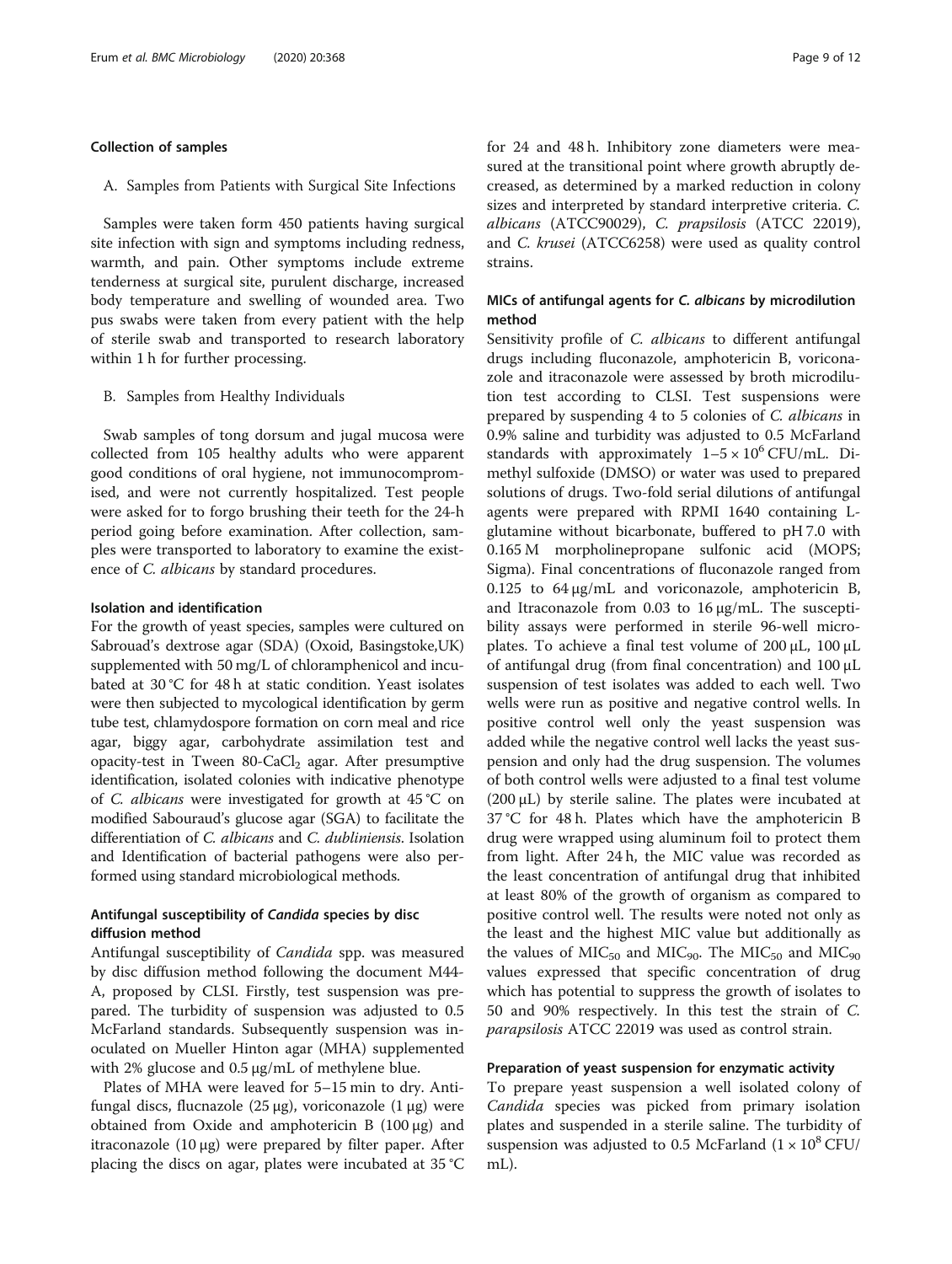## <span id="page-9-0"></span>Determination of enzymatic activity by agar plate method Phospholipase activity

The egg yolk agar plate method described by Price et al. [[77\]](#page-11-0) was used to detect phospholipase activity of Candida species isolated from surgical wounds and healthy subjects. The Test medium used to detect phospholipase enzyme was consisted of agar 20 g, peptone 10 g, sodium chloride 57.3 g, calcium chloride 0.55 g, glucose 30 g and sterile egg yolk enrichment (50%) 100 mL/1000 mL of distilled water. 10 μL suspension of test isolate was inoculated on agar plate. After inoculation, the plates were incubated at 37 °C for 48 h C. albicans ATCC 10231 used as positive controls.

Formation of an opaque zone (precipitation of a calcium complex) around the Candida colony was identified as phospholipase activity. The zone of precipitation was calculated using the method depicted by Price et al. [[77\]](#page-11-0). According to that method, ratio of the diameter of colony to the total diameter of colony plus zone of precipitation (Pz) was considered as the zone of precipitation of the enzyme tested.

 $Pz = \frac{Diameter\ of\ colony}{Total\ diameter\ of\ colony\ plus\ zone\ of\ precipitation}.$ 

Depending on this method,  $Pz = 1.00$  suggests that the test strain is negative for phospholipase, while  $Pz = 0.63$ implies that the test strain is releasing considerable quantity of phospholipase. Estimations of Pz in between 0.64 and 0.99 showed that the test strain is releasing small amounts of phospholipase.

#### Proteinase activity

To verify the enzymatic activity of proteinase [\[78\]](#page-11-0), bovine serum albumin (BSA) agar was used which was composed as follows: BSA 2 g, yeast nitrogen base (YNB) (Difco Laboratories) 145 g, glucose 20 g and agar 20 g/1000 mL of distilled water. 10 μL of test suspension containing  $1 \times 10^8$ CFU/mL was inoculated on test medium. The plates were incubated at 37 °C for 72 h for proteinases. A clear halo around each colony were measured as proteinase activity and used in the determination of the precipitation zone (Pz) values. C. albicans ATCC 10231 used as positive controls. The proteinase activity was determined in a similar manner as delineated for phospholipase.

#### Statistical analysis

All data were analyzed in the statistical packages for social science (SPSS-19). Frequency and percentage were computed for qualitative observation using chi-square test and fisher exact test and the chi-square test was also used to analyze the correlation between different azole drugs. P < 0.05 was considered as significant.

#### Abbreviations

SSIs: Surgical site infections; CA: Candida albicans; NAC: Non-albicans Candida; SAP: Secretory aspartyl proteinases; SDA: Sabrouad's dextrose agar; Pz: Precipitation zone; YNB: Yeast nitrogen base; NNIS: National Nosocomial Infection Surveillance

#### Acknowledgements

We are thankful to the medical and paramedical staff of Abbasi Shaheed Hospital, Jinnah Postgraduate Medical Centre and Civil Hospital Karachi for their help in samples collection.

#### Authors' contributions

RE contributed in conceptualization and study design, performed methodology, investigation, data analysis and writing the original format of manuscript. FS participated in performing experiments, interpretation of results, data analysis and revised the manuscript. AK helped in interpretation of results and data analysis. SUK contributed in conceptualization and study design. All authors read and approved the final manuscript.

#### Funding

The study was performed for research purposes. No external funding or other form of support from profit or non-profit organizations was received. No conflict of interest is declared.

#### Availability of data and materials

The datasets used and/or analyzed during the current study are available from the corresponding author on reasonable request.

#### Ethics approval and consent to participate

A proper approval had been obtained from the ethical committee of hospitals and ethical review board of University of Karachi, Pakistan. Written informed consent was taken from all patients prior the sample collection.

#### Consent for publication

Not applicable.

#### Competing interests

The authors declare that they have no competing interests.

#### Received: 26 March 2020 Accepted: 17 November 2020 Published online: 03 December 2020

#### References

- Bagnall NM, Vig S, Trivedi P. Surgical-site infection. Surgery (Oxford). 2009; 27(10):426–30.
- 2. Emori TG, Gaynes RP. An overview of nosocomial infections, including the role of the microbiology laboratory. Clin Microbiol Rev. 1993;6(4):428–42.
- 3. Smyth ET, McIlvenny G, Enstone JE, et al. Four country healthcare associated infection prevalence survey 2006: overview of the results. J Hosp Infect. 2008;69(3):230–48.
- 4. Reichman DE, Greenberg JA. Reducing surgical site infections: a review. Rev Obstet Gynecol. 2009;2(4):212–21.
- 5. Coello R, Charlett A, Wilson J, Ward V, Pearson A, Borriello P. Adverse impact of surgical site infections in English hospitals. J Hosp Infect. 2005;60(2):93–103.
- 6. Triantafyllopoulos G, Stundner O, Memtsoudis S, Poultsides LA. Patient, surgery, and hospital related risk factors for surgical site infections following Total hip Arthroplasty. ScientificWorldJournal. 2015;2015: 979560.
- 7. Broex ECJ, Van Asselt ADI, Bruggeman CA, Van Tiel FH. Surgical site infections: how high are the costs? J Hosp Infect. 2009;72(3):193–201.
- 8. Thomas TA. WHO guidelines to prevent surgical site infections (for low and middle – income countries). Curr Med Issues. 2017;15:59–60.
- 9. Bai FY. Association of genotypes with infection types and antifungal susceptibilities in Candida albicans as revealed by recent molecular typing strategies. Mycology. 2014;5(1):1–9.
- 10. Jarvis WR. Epidemiology of nosocomial fungal infections, with emphasis on Candida species. Clin Infect Dis. 1995;20(6):1526–30.
- 11. Azevedo MM, Teixeira-Santos R, Silva AP, et al. The effect of antibacterial and non-antibacterial compounds alone or associated with antifugals upon fungi. Front Microbiol. 2015;6:669.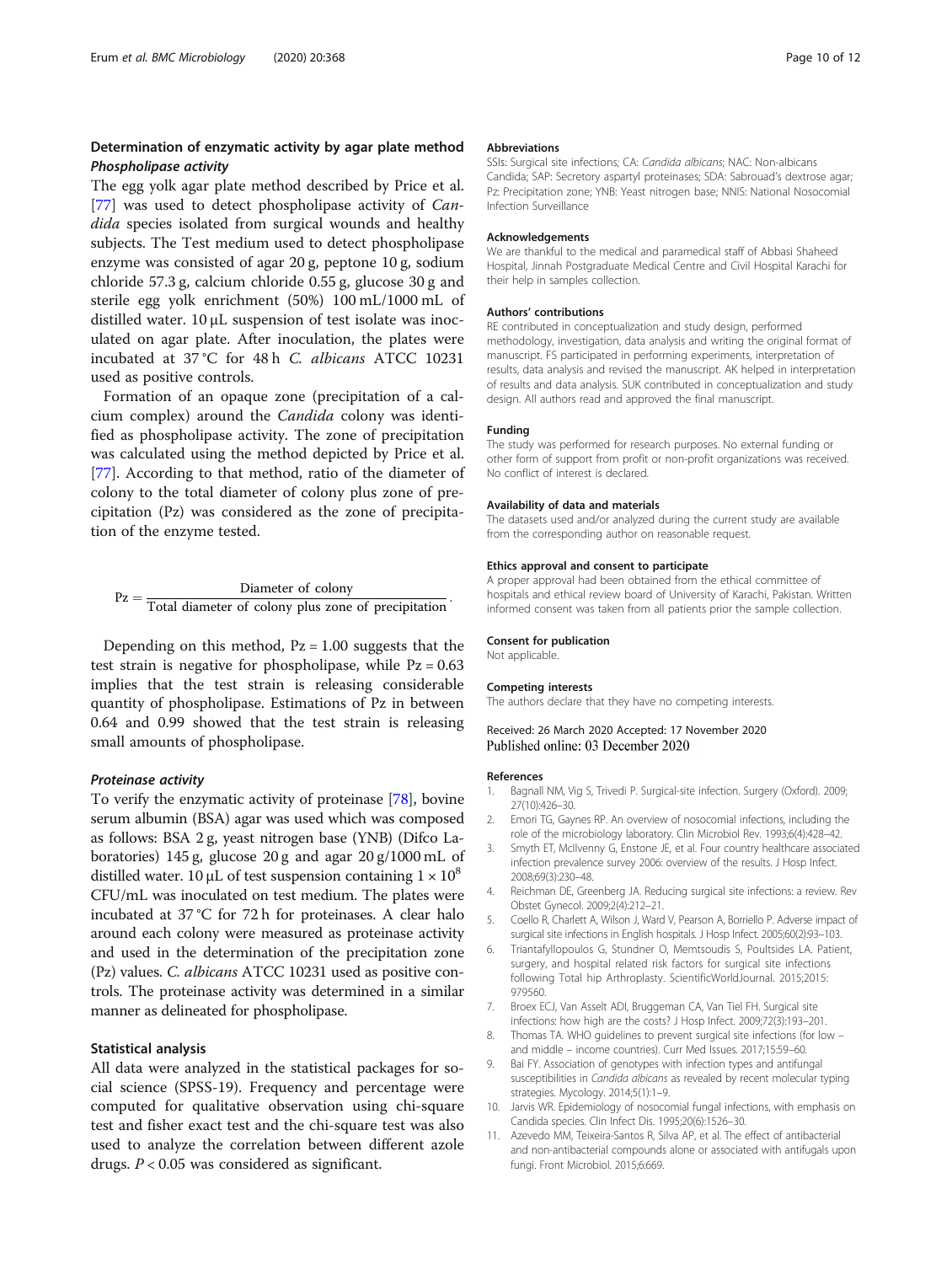- <span id="page-10-0"></span>12. Ostrosky-Zeichner L, Rex JH, Pappas PG, Hamill RJ, Larsen RA, Horowitz HW, et al. Antifungal susceptibility survey of 2,000 bloodstream Candida isolates in the United States. Antimicrob Agents Chemother. 2003; 47(10):3149–54.
- 13. Arikan S, Ostrosky-Zeichner L, Lozano-Chiu M, Paetznick V, Gordon D, Wallace T, et al. In vitro activity of nystatin compared with those of liposomal nystatin, amphotericin B, and fluconazole against clinical Candida isolates. J Clin Microbiol. 2002;40(4):1406–12.
- 14. Saag MS, Dismukes WE. Azole antifungal agents: emphasis on new triazoles. Antimicrob Agents Chemother. 1988;32(1):1–8.
- 15. Mohamed SA, Al-Ahmadey ZZ. Biofilm formation and antifungal susceptibility of Candida isolates from various clinical specimens. Br Microbiol Res J. 2013;3(4):590–601.
- 16. Chen A, Sobel JD. Emerging azole antifungals. Expert Opin. Emerg. Drugs. 2005;10(1):21–33.
- 17. Meis J, Petrou M, Bille J, Ellis D, Gibbs D. A global evaluation of the susceptibility of Candida species to fluconazole by disk diffusion. Diagn Microbiol Infect Dis. 2000;162(13):1907–8.
- 18. Enwuru CA, Ogunledun A, Idika N, Enwuru NV, Ogbonna E, Aniedobe M, Adeiga A. Fluconazole resistant opportunistic oro-pharyngeal candida and non-candida yeast-like isolates from HIV infected patients attending ARV clinics in Lagos, Nigeria. Afr Health Sci. 2008;8(3):142–8.
- 19. Kanafani ZR, Perfect JR. Resistance to antifungal agents: mechanisms and clinical impact. Clin Infect Dis. 2008;46:120–8.
- 20. Albertson GD, Niimi M, Cannon RD, Jenkinson HF. Multiple efflux mechanisms are involved in Candida albicans fluconazole resistance. Antimicrob Agents Chemother. 1996;40:2835–41.
- 21. Sanglard D, Ischer F, Monod M, Bille J. Cloning of Candida albicans genes conferring resistance to azole antifungal agents: characterization of CDR2, a new multidrug ABC transporter gene. Microbiology. 1997;143:405–16.
- 22. Loffler J, Kelly SL, Hebart H, Schumacher U, Lass-Florl C, Einsele H. Molecular analysis of cyp51 from fluconazole-resistant Candida albicans strains. FEMS Microbiol Lett. 1997;151:263–8.
- 23. Kelly SL, Lamb DC, Kelly DE, et al. Resistance to fluconazole and crossresistance to amphotericin B in Candida albicans from AIDS patients caused by defective sterol delta5,6-desaturation. FEBS Lett. 1997;400:80–2.
- 24. Chaffin WL. Candida albicans Cell Wall proteins. Microbiol Mol Biol Rev. 2008;72(3):495–544.
- 25. Nidhi P, Munesh KG, Ragini T. Extracellular hydrolytic enzyme activities of the different Candida spp. isolated from the blood of the intensive care unit-admitted patients. J Lab Physicians. 2018;10(4):392–6.
- 26. Barrett-Bee KE, Hayes Y, Wilson RG, Ryley JF. A comparison of phospholipase activity, cellular adherence and pathogenicity of yeasts. Microbiology. 1985; 131(5):1217–21.
- 27. Cassone A, Bernardis FD, Mondello F, Ceddia T, Agatensi L. Evidence for a correlation between proteinase secretion and vulvovaginal candidosis. J Infect Dis. 1987;156(5):777–83.
- 28. Rüchel R, De Bernardis F, Ray TL, Sullivan PA, Cole GT. Candida acid proteinases. J Med Vet Mycol. 1992;30(Suppl 1):123–32.
- 29. Jeffery-Smith A, Taori SK, Schelenz S, Jeffery K, Johnson EM, Borman A, Manuel R, Brown CS. Candida auris: a review of the literature. Clin Microbiol Rev. 2018;1:31(1).
- 30. Sachin CD, Ruchi K, Santosh S. In vitro evaluation of proteinase, phospholipase and haemolysin activities of Candida species isolated from clinical specimens. Int J Med Biomed Res. 2013;1:153–7.
- 31. Kumar CPG, Kumar SSJ, Menon T. Phospholipase and proteinase activities of clinical isolates of Candida from immunocompromised patients. Mycopathologia. 2006;161(4):213–8.
- 32. Webster J, Osborne S. Preoperative bathing or showering with skin antiseptics to prevent surgical site infection. Cochrane Database Syst Rev. 2012;9:CD004985.
- 33. Lewis SS, Moehring RW, Chen LF, Sexton DJ, Anderson DJ. Assessing the relative burden of hospital-acquired infections in a network of community hospitals. Infect Control Hosp Epidemiol. 2013;34(11):1229–30.
- 34. Stewart B, Khanduri P, McCord C, Ohene-Yeboah M, Uranues S, Vega Rivera F, et al. Global disease burden of conditions requiring emergency surgery. Br J Surg. 2014;101(1):e9–e22.
- 35. Sangrasi AK, Leghari AA, Memon A, Talpur AK, Qureshi GA, Memon JM, et al. Surgical site infection rate and associated risk factors in elective general surgery at a public sector medical university in Pakistan. Int Wound J. 2008;5(1):74–8.
- 36. Pishori T, Siddiqui AR, Ahmed M. Surgical wound infection surveillance in general surgery procedures at a teaching hospital in Pakistan. Am J Infect Control. 2003;31(5):296–301.
- 37. Mawalla B, Mshana SE, Chalya PL, Imirzalioglu C, Mahalu W. Predictors of surgical site infections among patients undergoing major surgery at Bugando medical Centre in Northwestern Tanzania. BMC Surg. 2011;11:21.
- Bajracharya A, Agrawal A, Yam B, Agrawal C, Lewis O. Spectrum of surgical trauma and associated head injuries at a university hospital in eastern Nepal. J Neurosci Rural Pract. 2010;1(1):2–8.
- 39. Murray BW, Cipher DJ, Pham T, Anthony T. The impact of surgical site infection on the development of incisional hernia and small bowel obstruction in colorectal surgery. Am J Surg. 2011;202(5):558–60.
- 40. Delamaire M, Maugendre D, Moreno M, Le Goff MC, Allannic H, Genetet B. Impaired leucocyte functions in diabetic patients. Diabet Med. 1997;14(1): 29–34.
- 41. Giacometti A, Cirioni O, Schimizzi AM, Del Prete MS, Barchiesi F, D'errico MM, et al. Epidemiology and microbiology of surgical wound infections. J Clin Microbiol. 2000;38(2):918–22.
- 42. Verma AK, Kapoor AK, Bhargava A. Antimicrobial susceptibility pattern of bacterial isolates from surgical wound infections in tertiary Care Hospital in Allahabad, India. Internet J Med Update-EJOURNAL. 2012;7(1):27–34.
- 43. Schnüriger B, Inaba K, Eberle BM, Wu T, Talving P, Bukur M, Belzberg H, Demetriades D. Microbiological profile and antimicrobial susceptibility in surgical site infections following hollow viscus injury. J Gastrointest Surg. 2010;14(8):1304–10.
- 44. Sani RA, Garba SA, Oyewole OA. Antibiotic resistance profile of gram negative bacteria isolated from surgical wounds in Minna, Bida, Kontagora and Suleja areas of Niger state. Am J Med Med Sci. 2012;2(1):20–4.
- 45. Montravers P, Gauzit R, Muller C, Marmuse JP, Fichelle A, Desmonts JM. Emergence of antibiotic-resistant bacteria in cases of peritonitis after intraabdominal surgery affects the efficacy of empirical antimicrobial therapy. Clin Infect Dis. 1996;23(3):486–94.
- 46. Sardi JCO, Scorzoni L, Bernardi T, Fusco-Almeida AM, Giannini MM. Candida species: current epidemiology, pathogenicity, biofilm formation, natural antifungal products and new therapeutic options. J Med Microbiol. 2013; 62(1):10–24.
- 47. Samaranayake LP, MacFarlane TW, Lamey PJ, Ferguson MM. A comparison of oral rinse and imprint sampling techniques for the detection of yeast, coliform and Staphylococcus aureus carriage in the oral cavity. J Oral Pathol. 1986;15(7):386–8.
- 48. Costa SF, Marinho I, Araujo EAP, Manrique AEI, Medeiros EAS, Levin AS. Nososcomial fungaemia: a 2-year prospective study. J Hosp Infect. 2000; 45(1):69–72.
- 49. Wroblewska MM, Swoboda-Kopec E, Rokosz A, Krawczyk E, Marchel H, Luczak M. Epidemiology of clinical isolates of Candida albicans and their susceptibility to triazoles. Int J Antimicrob Agents. 2002;20(6):472–5.
- 50. Isibor JO, Oseni A, Eyaufe A, Osagie R, Turay A. Incidence of aerobic bacteria and Candida albicans in post-operative wound infections. Afr J Microbiol Res. 2008;2(11):288–91.
- 51. Li S, An YZ. Retrospective analysis of invasive fungal infection in surgical intensive care unit. Zhonghua Yi Xue Za Zhi. 2010;90(6):382–5.
- 52. Citak S, Ozcelik B, Cesur S, Abbasoglu U. In vitro susceptibility of Candida species isolated from blood culture to some antifungal agents. Jpn J Infect Dis. 2005;58(1):44–6.
- 53. Badiee P, Alborzi A. Susceptibility of clinical Candida species isolates to antifungal agents by E-test, Southern Iran: A five year study. Iran J Microbiol. 2011;3(4):183–88.
- 54. Pfaller MA, Diekema DJ. Epidemiology of invasive candidiasis: a persistent public health problem. Clin Microbiol Rev. 2007;20(1):133–63.
- 55. Pfaller MA, Moet GJ, Messer SA, Jones RN, Castanheira M. Candida bloodstream infections: comparison of species distributions and antifungal resistance patterns in community-onset and nosocomial isolates in the SENTRY antimicrobial surveillance program, 2008-2009. Antimicrob Agents Chemother. 2011;55(2):561–6.
- 56. Mandras N, Tullio V, Allizond V, Scalas D, Banche G, Roana J, et al. In vitro activities of fluconazole and voriconazole against clinical isolates of Candida spp. determined by disk diffusion testing in Turin, Italy. Antimicrob Agents Chemother. 2009;53(4):1657–9.
- 57. Farooqi JQ, Jabeen K, Saeed N, Iqbal N, Malik B, Lockhart SR, et al. Invasive candidiasis in Pakistan: clinical characteristics, species distribution and antifungal susceptibility. J Med Microbiol. 2013;62(02):259–68.